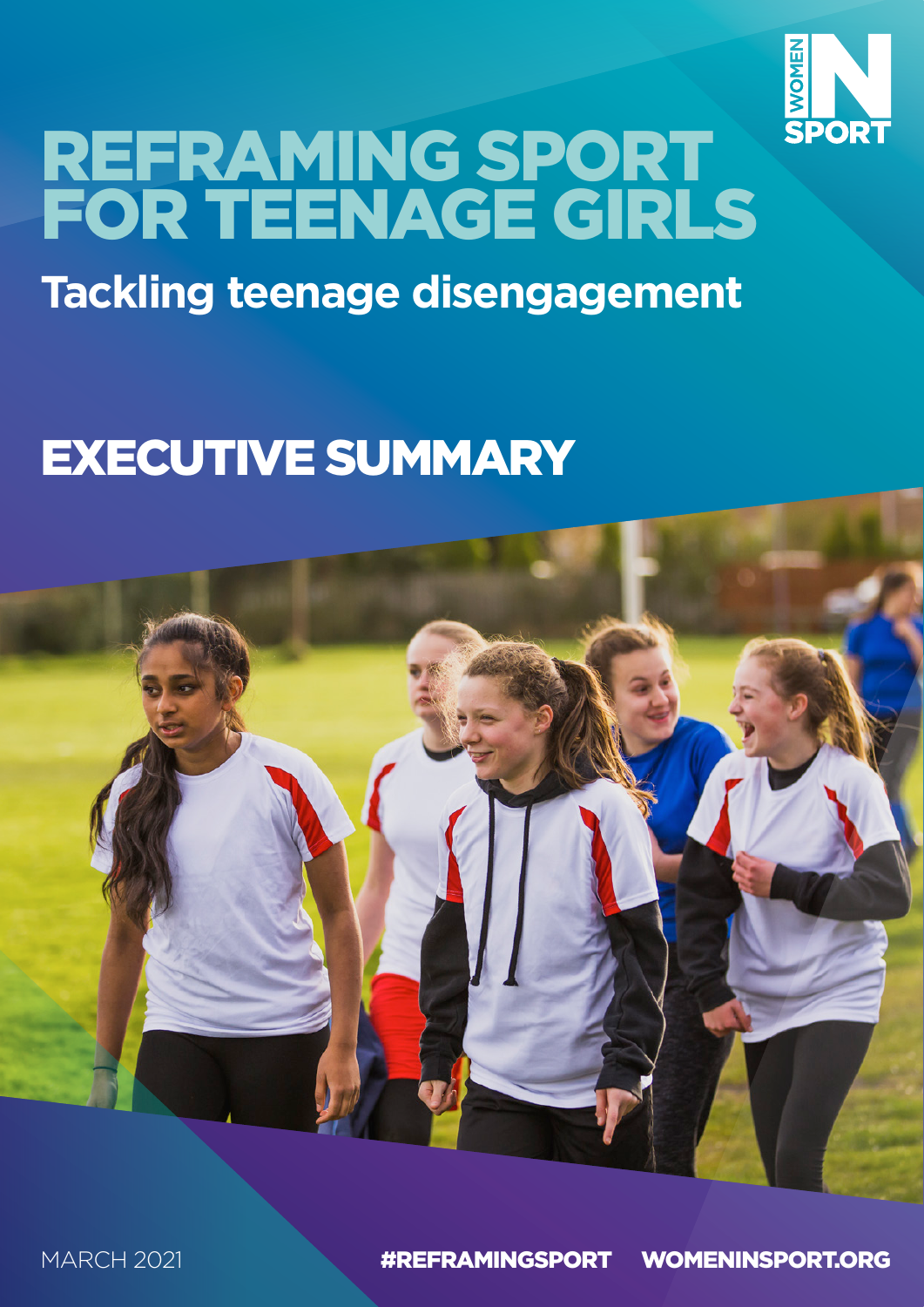

## REFRAMING SPORT FOR TEENAGE GIRLS

**Women in Sport was founded in 1984 and its vision is that no-one is excluded from the joy, fulfilment and lifelong benefits of sport and exercise. Recognising that gender stereotypes and institutional bias are holding women back in life and in sport the charity's purpose is to give every woman and girl the opportunity to take part and inspire her to do so. The charity has a track record of success in securing change based on its deep understanding of the needs and aspirations of women and girls at each life stage and its determination to break down stubborn gender inequalities through its innovative work and campaigning within the sports sector and beyond.**

This report summarises our most recent survey findings of over 4,000<sup>1</sup> adolescent girls and boys to understand the similarities and differences in their attitudes towards sport and physical activity. Importantly we were able to understand how the various barriers play out for sporty and non-sporty girls, identifying the barriers that are magnified differently across three key groups *The Uninspired, The Missed Opportunity, The Passionate Participants*. For each group we have identified the key barriers and opportunities that we need to create to reimagine the opportunities for them to support girls who are disengaging with sport and exercise.

### The spectrum of engagement

The 'spectrum of engagement' examines the various different needs and motivations of teenage girls, from those that just need a nudge, to those who have completely disengaged with sport and exercise, rather than simply considering girls as one homogenous group. In this way, we can identify solutions which add true value and relevance to their lives.



This research quantifies and builds on our extensive qualitative and ethnographic understanding of adolescent girls in 2018, 2019 and 2021 including Reframing Sport for Teenage Girls, Puberty and Sport: An Invisible Stage and The Impact of the Covid-19 Pandemic on Teenage Girls' Lives and Physical Activity.

2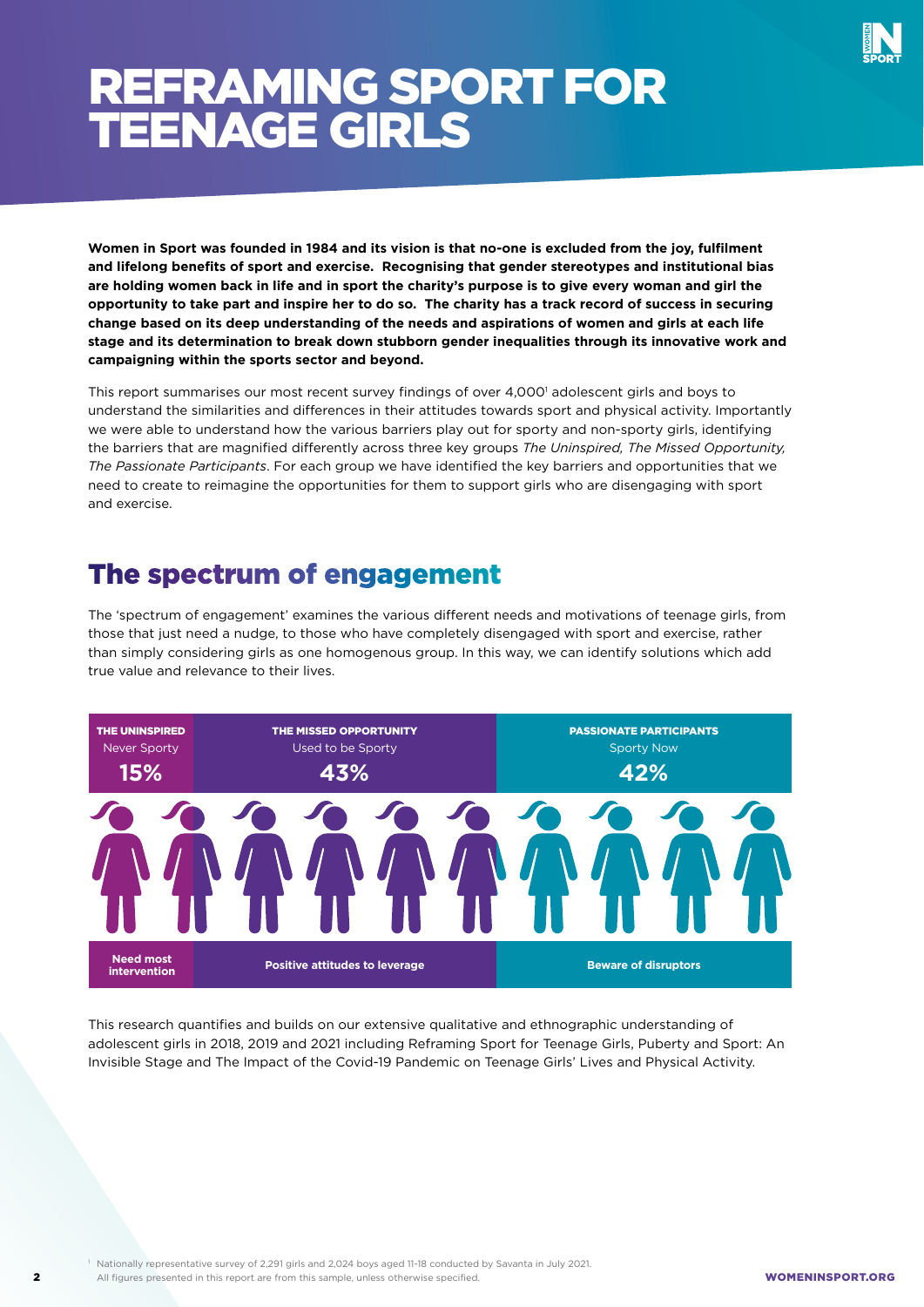

## WHY DO WE NEED TO REFRAME SPORT FOR TEENAGE GIRLS?

The need to engage girls in more active lifestyles has never been more urgent. This generation of teenage girls are experiencing worrying mental health issues and report being less happy, more anxious and increasingly dissatisfied with their appearance. The pandemic has, in many instances, simply amplified these issues for many girls.

We know when teenage girls are active, they are healthier and happier. They also have greater self-esteem, body confidence and wellbeing and that love of being active stays with them as they get older. However, there are many ways in which girls are being given the message, both explicitly and implicitly, that there's limited value in girls taking part in sport and physical activities beyond keeping fit and looking good.

An underlying narrative prevails; that girls are not as competitive; that sport is not important for girls; that they will never be as good at it compared to boys; that sport can be at odds with femininity. Add to that the harassment and unwanted attention teenage girls are subject to when exercising and quite simply, taking part becomes a burden, instead of bringing freedom and joy. We need to change this.

### Key Findings

#### 1. Girls are losing their love of sport during teenage years at an alarming rate, and ruling themselves out rather than in.

Shockingly 43% of girls who classified themselves as sporty and active in primary school now no longer feel that way and are dropping out of regular exercise (the comparative figure for boys is 24%). In their teens, girls start to define themselves rigidly as either sporty or not sporty, and whereas 6 in 10 boys say they are sporty only 4 in 10 girls say the same thing. By the time they are 17/18 years old, a massive 55% of girls will have disengaged.

For many girls this will continue to act as a significant psychological barrier throughout life as habits become embedded and they become part of an inactive generation of women who are simply missing out. Time and time again we hear women in their thirties, forties and older citing negative experiences in teenage years as the reason they cannot participate in sports activities. We are therefore looking at ways we can break this cycle early in the process and bring about positive change to women's and girls' lives.

#### TEENAGE GIRLS ARE MUCH MORE LIKELY TO SAY THEY ARE *NO LONGER SPORTY.*

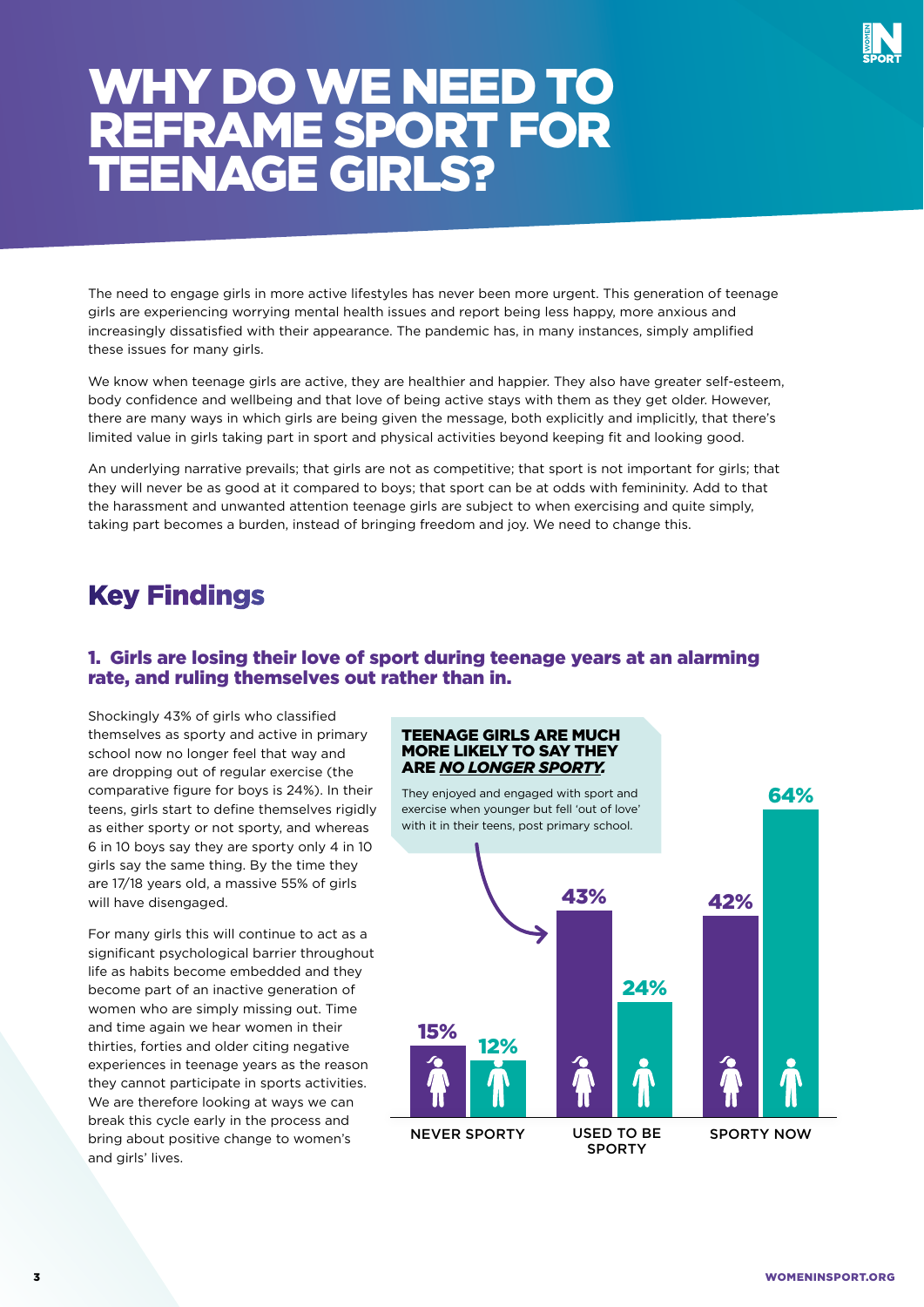#### 2. Self-belief, capability and body image concerns can be significant issues for all girls making girls feel vulnerable when playing sport or taking exercise.

Girls frequently struggle during puberty when their bodies are changing shape and so taking part in sport and exercise can be particularly exposing making them hyper self-conscious. Girls feel more 'on show' when being active with a huge 65% not wanting others to watch them during exercising (just 44% for boys), often exacerbated by the sports clothing they wear and this can affect confidence, making them feel scrutinised and judged on both appearance and ability.

#### THE BARRIERS DIFFER IN MAGNITUDE DEPENDING ON GIRLS' ENGAGEMENT

- **Periods and schoolwork affect girls regardless of their engagement levels.**
- **Fear of judgement and lack of self-belief still affect even many of the sporty girls.**



#### 3. All girls, even the most sporty, need more support to manage the physical and emotional impact of puberty on physical activity.

Puberty is a time of difficult physical and emotional changes but also when girls would benefit most from being active. Physical activity can highlight insecurities and make them feel self-conscious, vulnerable and objectified. Monthly periods create anxiety in a sporting situation with 7 out of 10 girls avoiding being active when on their period. 62% of girls avoid exercise due to fear of leakage and 45% because they are more self-conscious at this time. There is a need for better support and education particularly in relation to managing puberty and periods when taking part in sport and exercise to help girls feel more in control and comfortable and view sport and exercise as a benefit.

#### AROUND 7 IN 10 AVOID BEING ACTIVE WHEN ON THEIR PERIOD (REGULARLY/SOMETIMES)



Managing periods is challenging for all girls, regardless of how *sporty* they are, and can lead to long term absences and habits that are difficult to reverse.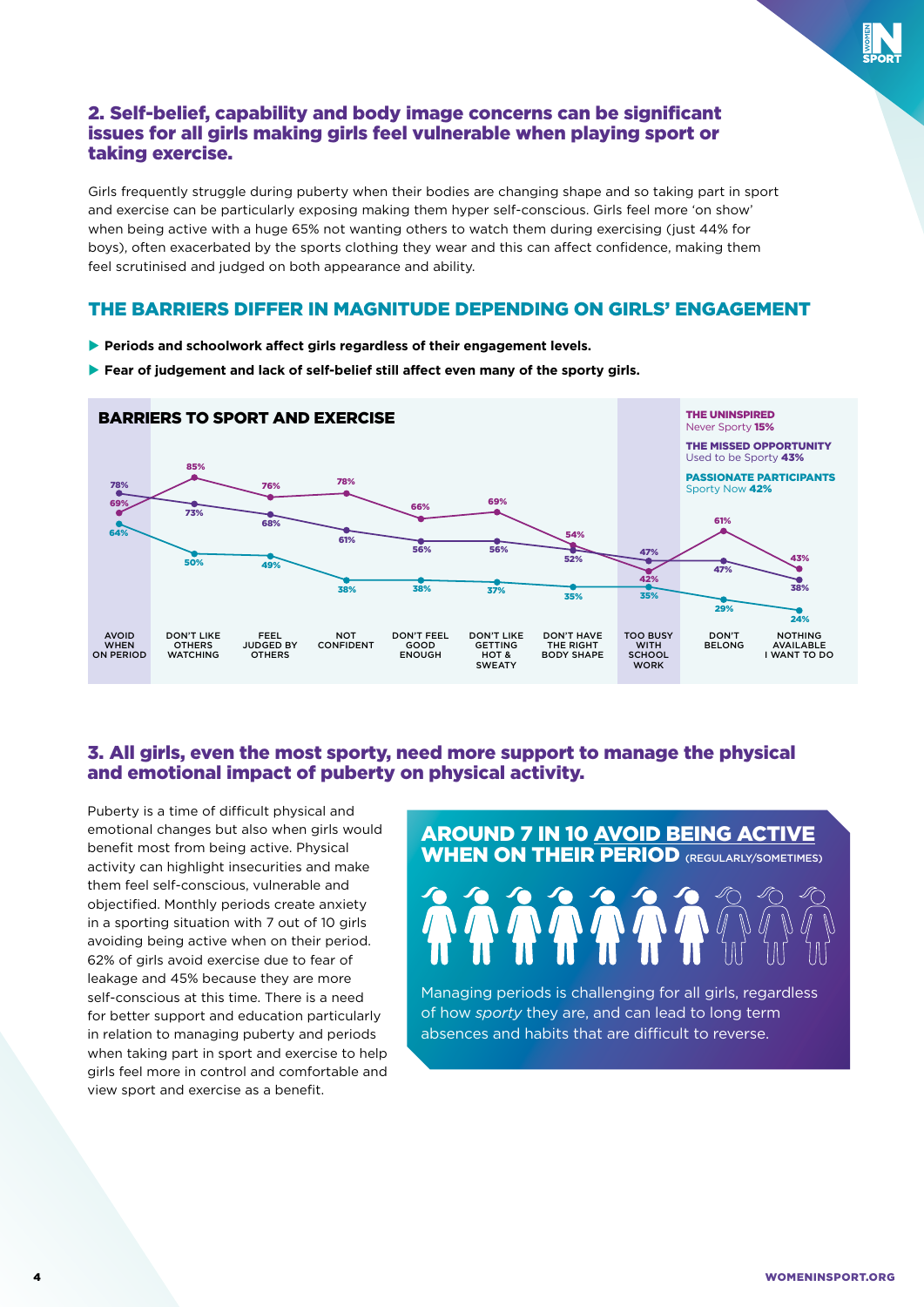

#### 4. Fathers/father figures support their daughters less than their sons but could play a powerful role in encouraging girls to love being active.

Our research found that girls and boys feel equally supported by their mum to get active (48%) but only 31% of girls feel encouraged and supported by their dads, compared to 50% of boys. We observed that many dads, often unconsciously, place more emphasis on their son's sporting activities. We noted that sporty girls are much more likely to have a supportive Dad. Yet having the right support and role models around girls are important influences particularly when girls find it much harder to motivate themselves (47% girls vs 67% boys).



#### WHO ENCOURAGES AND SUPPORTS YOU TO BE ACTIVE?

#### 5. Girls want a wider variety of fun, exciting and accessible opportunities to get active – many like competition if the context is right.

We all need to work harder to support girls and remove the persistent barriers they face to being active. But we also need to re-imagine sport and physical activity as something that they truly value and perceive to enhance their lives; something that will help them on their journey to being confident and feeling good about themselves at this pivotal life-stage. Interestingly, our research showed 64% of girls enjoy competitive sport compared to 74% of boys. 66% of girls believe they are good at team sports compared to 73% of boys. But girls lack the opportunities to play team sport unless they are really good and therefore feel a sense of failure in a competitive environment where they will never thrive. It loses the fun factor! So options to take part at the right level are important.

*I think competition gets so many more girls involved... I never knew I was competitive until I really enjoyed the games where you're on teams and can win!*